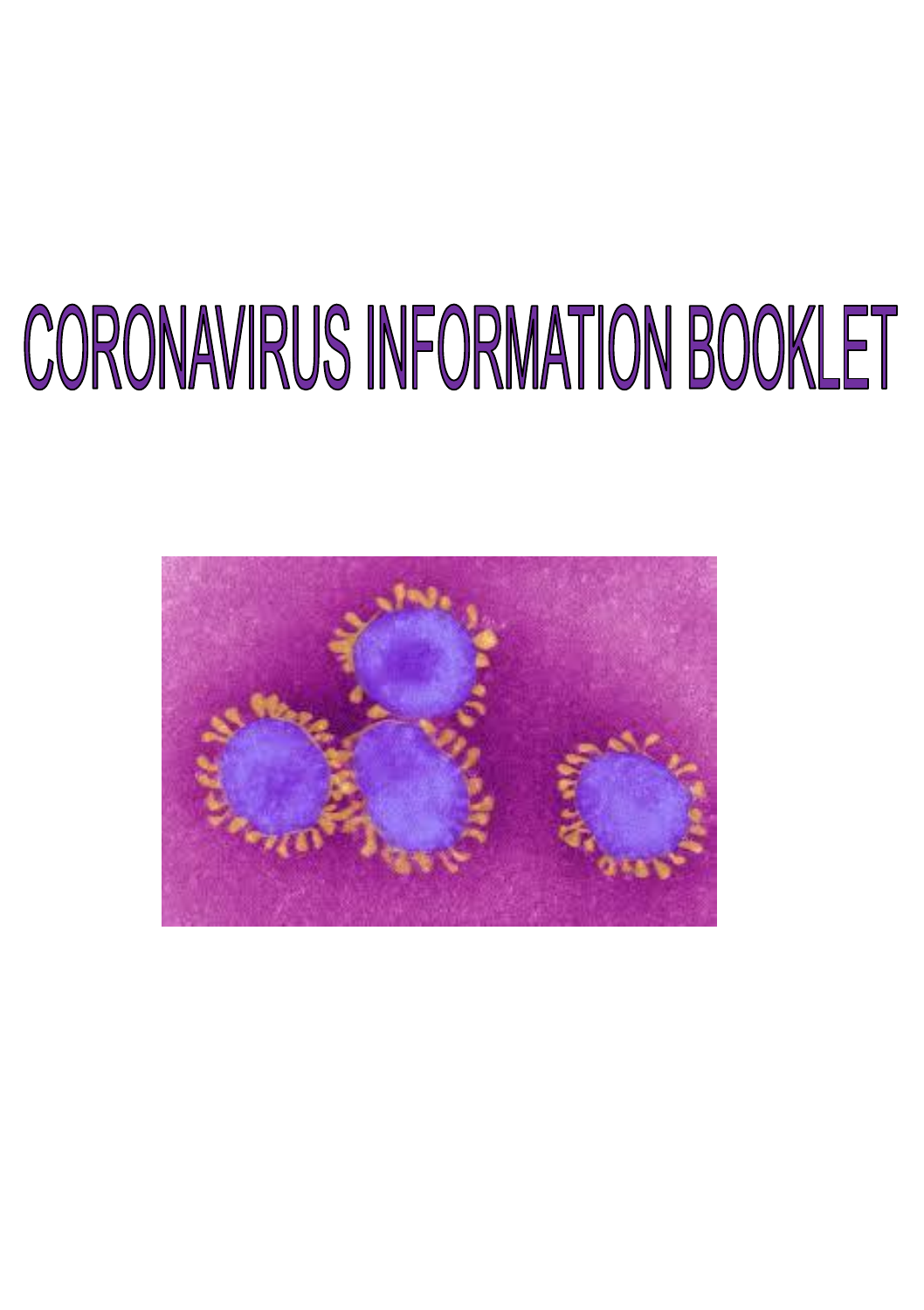## What is coronavirus?

Coronaviruses are a type of virus, there are many different kinds and some can cause diseases. A newly identified type – COVID-19 has caused an outbreak of respiratory illness.

- ➢ COVID-19 emerged in China in December 2019.
- $\triangleright$  Symptoms including cough, fever and shortness of breath.
- $\triangleright$  Coronavirus can spread from person to person and there is no current vaccine yet.
- ➢ Prevention involves FREQUENT hand washing, coughing into the bend of your elbow and staying indoors when you are sick.
- $\triangleright$  COVID-19 can be passed from person to person through droplets from coughs and sneezes.
- ➢ Now classed as a pandemic as COVID-19 has been detected in people all over the world.
- $\triangleright$  The spread of the virus is being monitored by the Centers for Disease Control (CDC), The World Health Organization and other health organizations across the globe.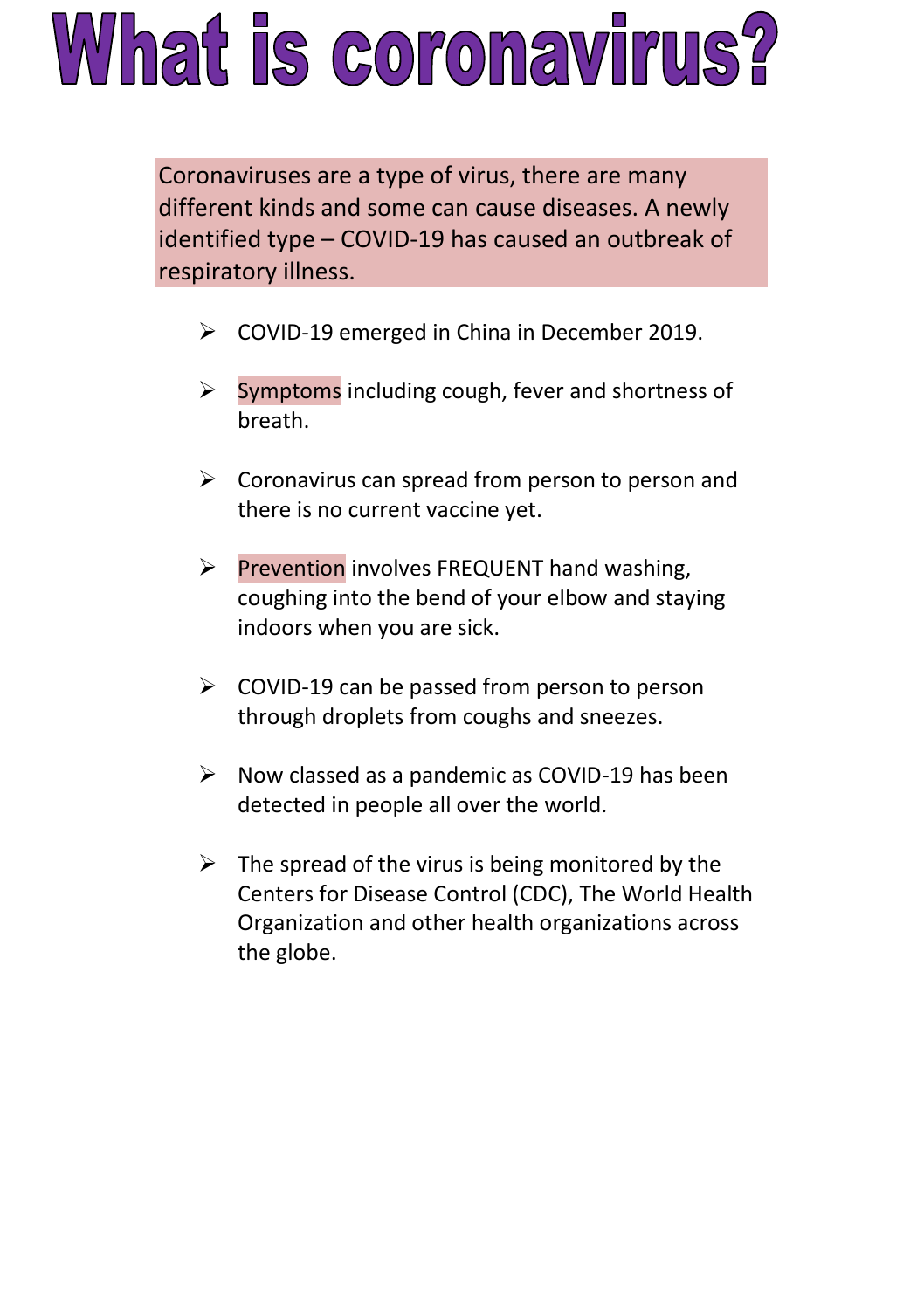## How can I help slow the spread of the virus?

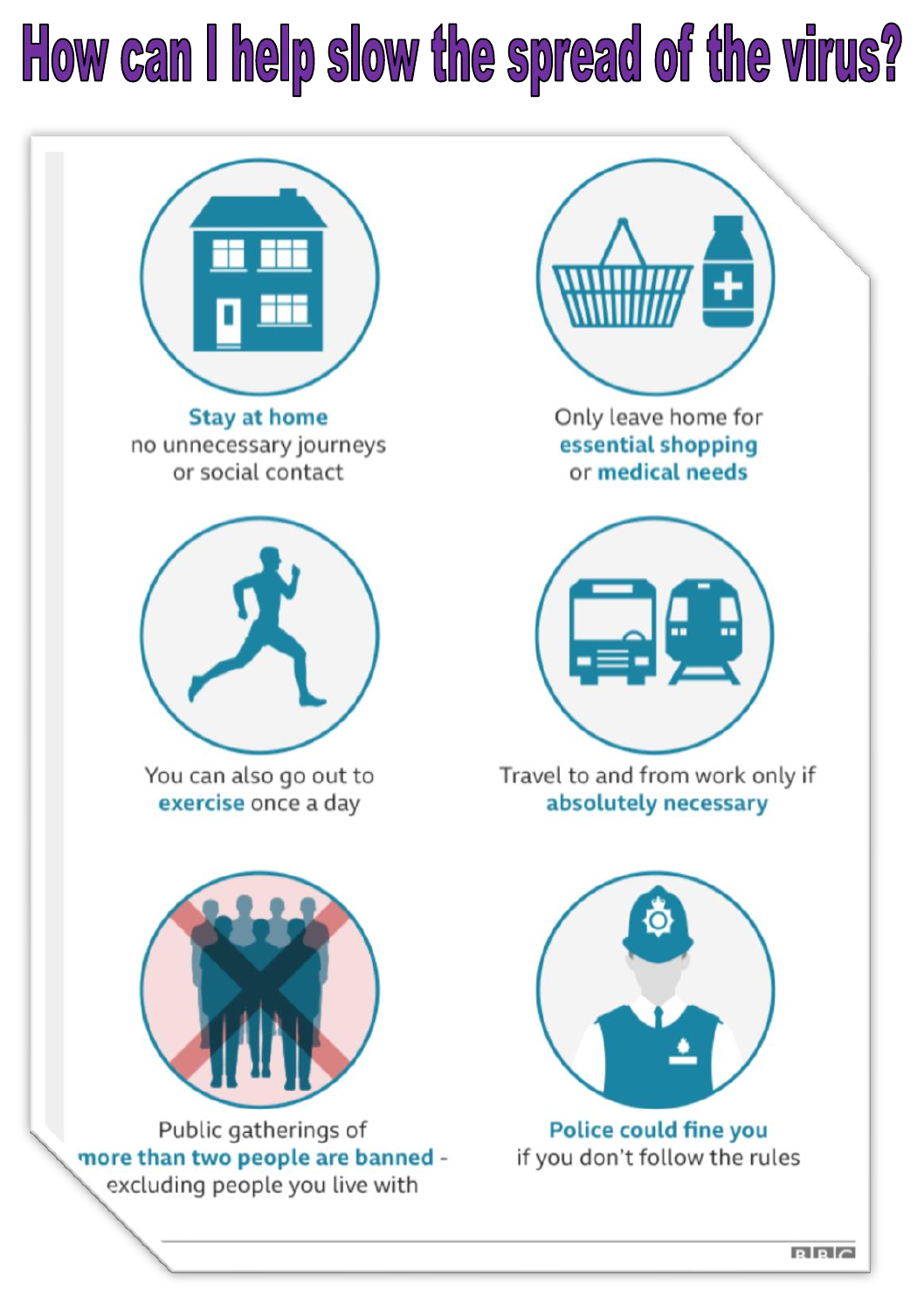## The spread

If you do not catch your coughs and sneezes, the virus can end up on surfaces. If someone else touches that contaminated surface, the virus can transfer onto their hands.

If you have the virus on your hands, you can infect yourself by touching your eyes, mouth or nose. You might think that you don't touch your face very often, but it's much more than you realise.

### Goverenment advise on hand-washing

While washing your hands is useful in preventing yourself from getting infected, it is not the main reason the Government recommends it. It's all about stopping the spread!

Hygiene measures such as hand-washing, self-isolating when ill and disposing of tissues ect prevent the spread of respiratory diseases.

What you do after washing your hands is IMPORTANT. Be aware of what you are touching afterwards as other people may have touched that same area. Use hand sanitizer when you are back to your "safe place".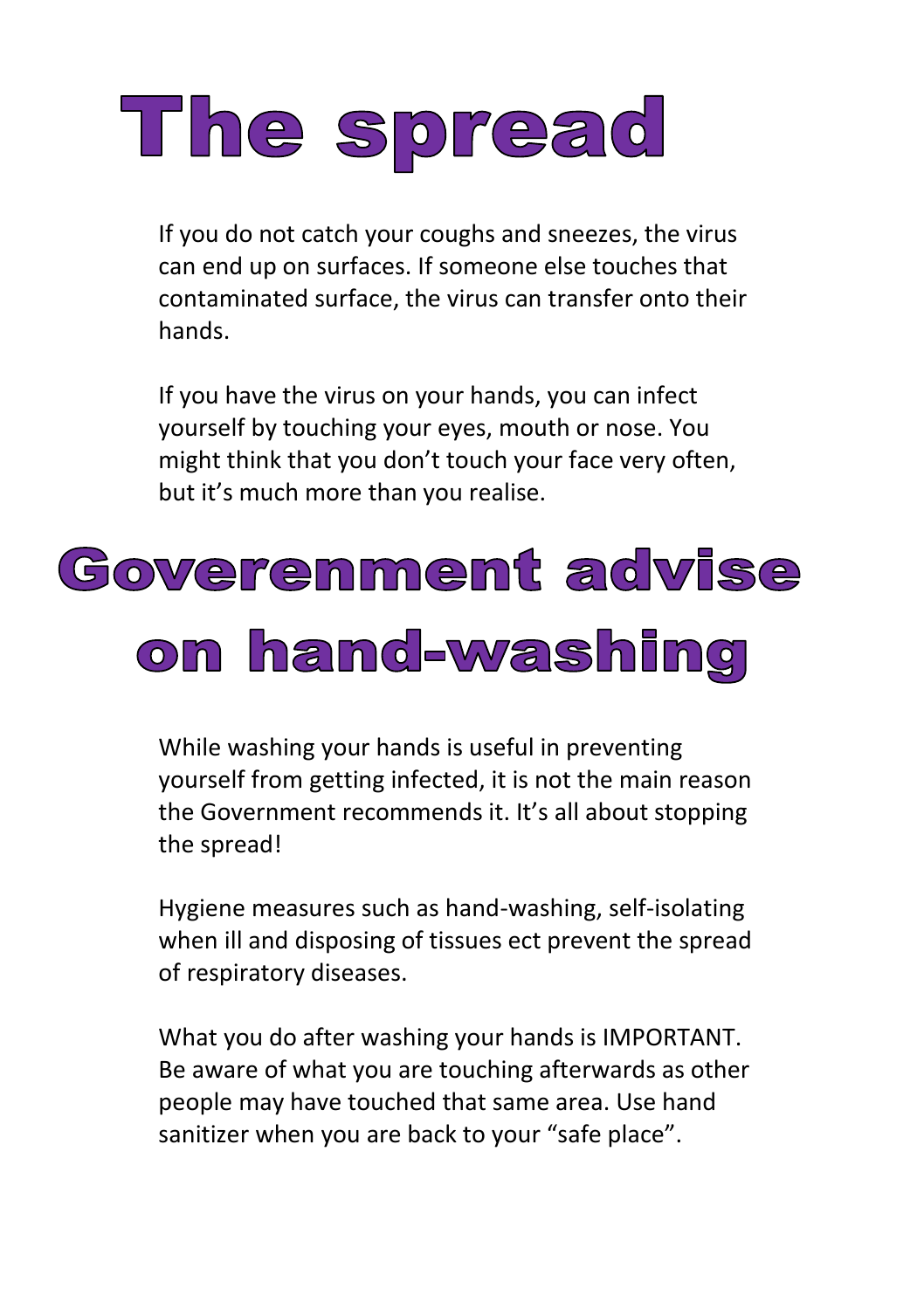# Hand-washing technique



Wet hands with water



Apply enough soap to cover all hand surfaces



Rub hands palm to palm



Rub back of each hand with palm of other hand with fingers interlaced



Rub palm to palm with fingers interlaced



Rub with back of fingers to opposing palms with fingers interlocked



Rub each thumb clasped in opposite hand using a rotational movement



Rub tips of fingers in opposite palm in a circular motion



Rub each wrist with opposite hand



Rinse hands with water



Use elbow to turn off tap



Dry thoroughly with a single-use towel





Hand washing should take 15-30 seconds

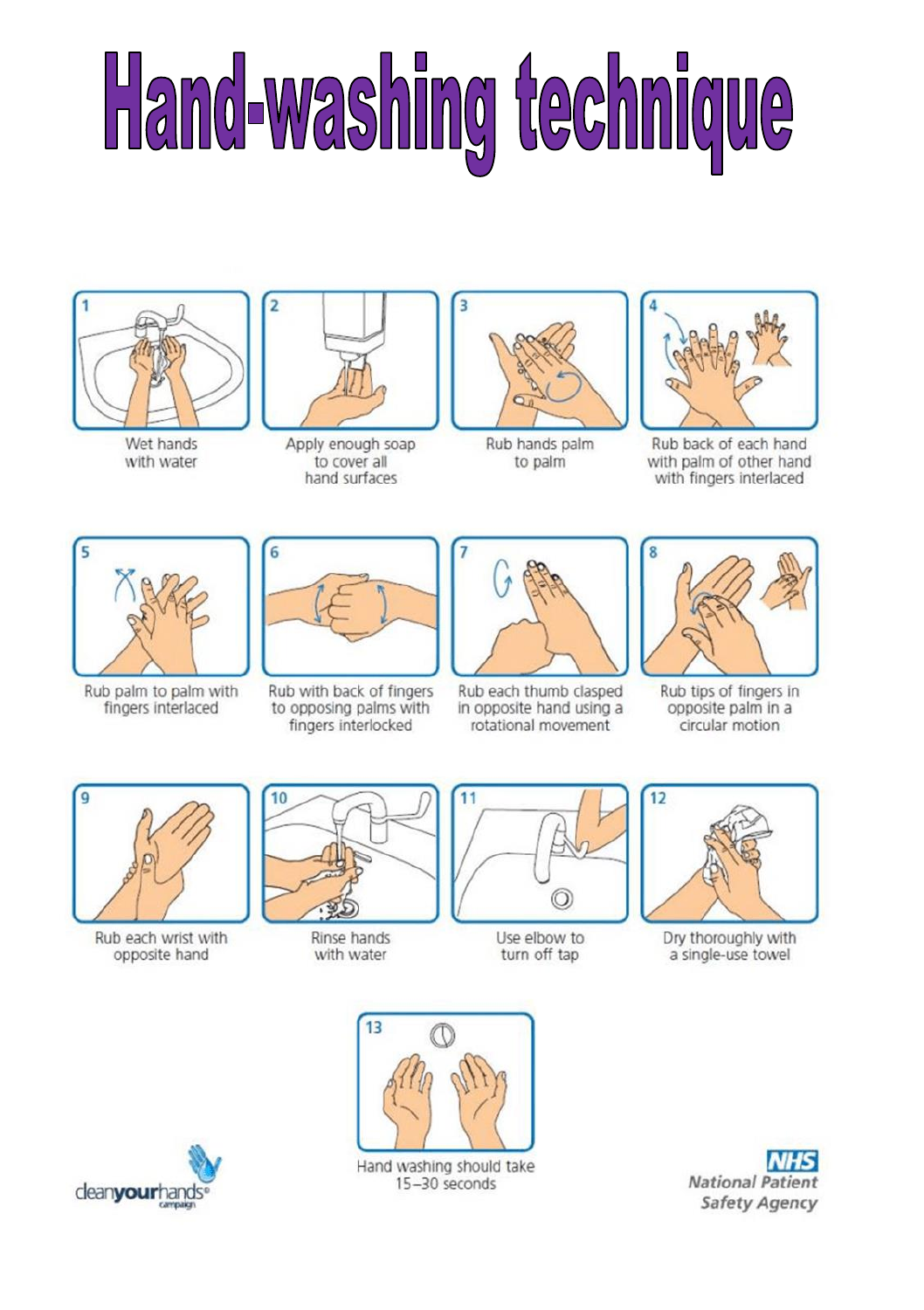#### **guideli** ernment

- $\triangleright$  The risk in the UK has been raised to high.
- ➢ In order to prevent the spread of coronavirus you should only go outdoors for essential purposes: food shopping, collecting medication and one form of exercise a day.
- ➢ You SHOULD NOT meet up with friends or family member who does not currently live with you.
- ➢ ALWAYS stay 2 meters away from others.
- $\triangleright$  Always carry tissues with you and use them to catch you cough or sneeze, bin the tissue and wash your hands.
- $\triangleright$  Wash your hands for more the 20 seconds each time with soap and water, especially when you return from being outdoors, blow your nose, sneeze or cough and eat or handle food
- $\triangleright$  Avoid touching your eyes, nose and mouth with unwashed hands
- $\triangleright$  Avoid close contact with people who are unwell.
- ➢ Self-isolate for 7 days if you present with symptoms.
- ➢ If you use a face mask, change it frequently and dispose of it effectively – bin it.